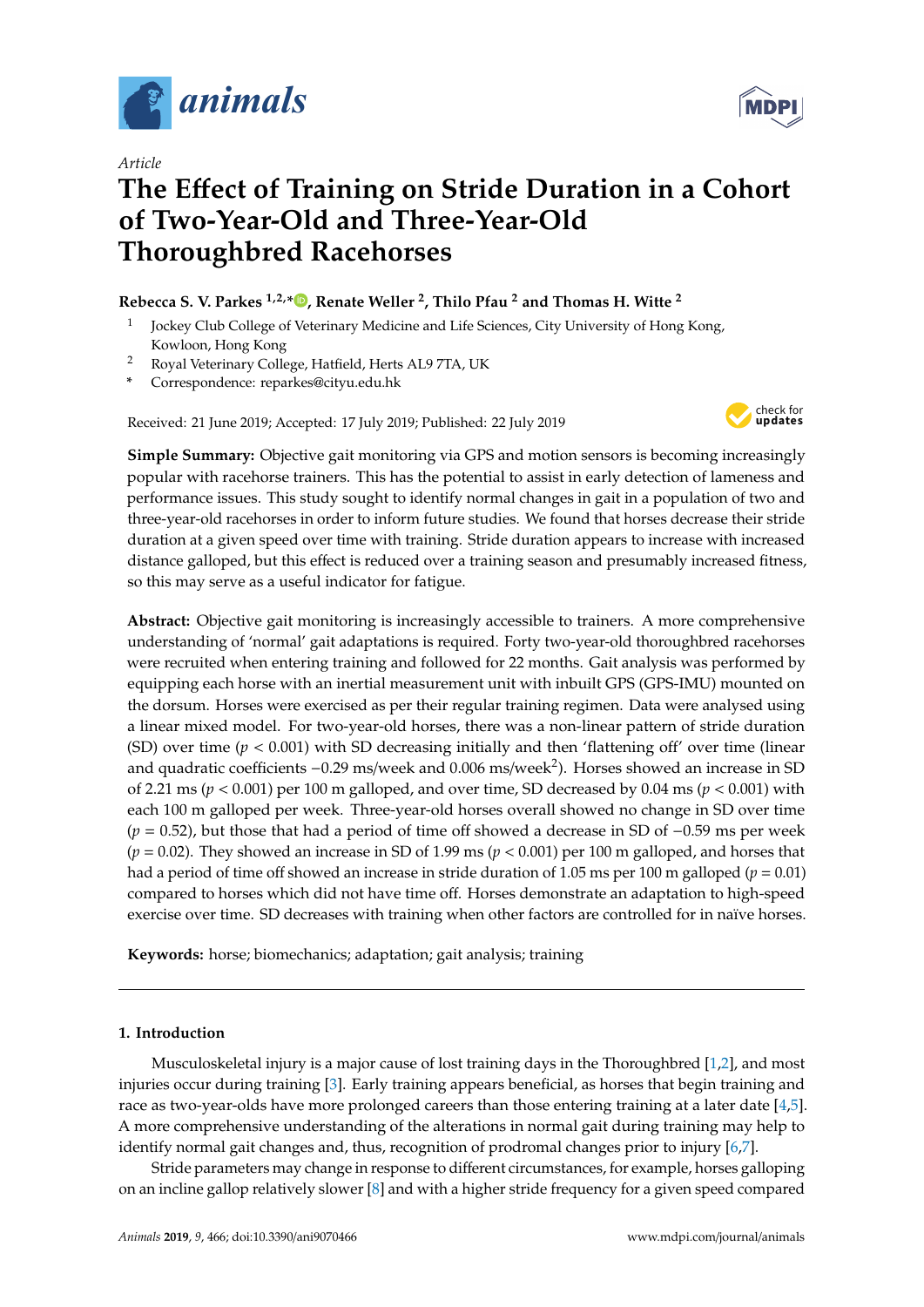with a flat surface  $[9]$ , with a shift in vertical impulse from the fore to the hindlimbs  $[9,10]$  $[9,10]$ . Protraction duration [\[11\]](#page-8-10) and the suspension phase of the gallop [\[12\]](#page-8-11) do not appear to change significantly with speed at a group level, although individual horses display some decrease of their suspension phase with increasing speed [\[12\]](#page-8-11). When racing on a curve at the gallop, horses slow down, which may be due to a force limit on the limbs [\[13\]](#page-8-12).

Some features of gait have been shown to change with training, but studies investigating the effects of training on the gait of Thoroughbreds are limited in their scope, partly due to difficulties in assessing gait at high speed especially in field conditions.

When trotting over ground, a group of seven two-year-old Thoroughbred fillies showed an increase in stride length and stride duration and a decrease in stance duration following training in comparison to untrained individuals [\[7\]](#page-8-6) and a study of eight mature Thoroughbred geldings training over a five month period increased stride frequency and decreased protraction time at the gallop, but there was no effect on stance duration or stride length [\[6\]](#page-8-5). During treadmill locomotion, a group of six Thoroughbred fillies were shown to significantly reduce stance duration and increase overall stride duration at all speeds and to increase the vertical lift of limb segments, but they showed no change in stride length at any given speed [\[14\]](#page-8-13).

No study has yet assessed the effect of training on stride parameters in a cohort of immature Thoroughbreds training under 'normal' conditions. We aimed to evaluate gait changes in a cohort of horses over their first training season.

Based on previous studies, we hypothesised that at the gallop:

- 1. Horses would show a decrease in stride duration over time [\[7\]](#page-8-6)
- 2. Responses to different conditions such as galloping on a curve or on an incline would change over time.

# **2. Materials and Methods**

#### *2.1. Horses*

Forty Thoroughbred racehorses entering training at one training facility were convenience sampled for a prospective cohort study. There were twenty-eight fillies, ten colts, and two geldings, aged between 19.4 and 23.0 months (average  $21.4 \pm 1.1$  months) at the start of the study. Data collection began when horses had started the training regimen and had begun canter work. Some horses began basic 'pre-training' and were broken to saddle at another centre prior to arriving, but none had begun regular cantering exercise prior to entering the training yard.

#### *2.2. Data Collection*

Each horse was equipped with one Global Positioning System-Inertial Measurement Units (in-house design, Structure and Motion Laboratory, Royal Veterinary College, UK). These units contained a GPS unit sampling at 10 Hz, a tri-axial  $\pm 20$  g accelerometer sampling at 300 Hz and a  $\pm 2000$ degrees/s gyroscope sampling at 300 Hz. The units were mounted on the dorsal midline immediately caudal to the most caudal palpable dorsal spinous process using a woven elastic self-adhesive porous foam plaster (Polster-Plast, Animal Polster, Vest-Agder, Norway). The units were applied by the same trained individual on each occasion. The sacrum location was chosen on the basis of preliminary trials, as it minimises interference from the jockey and tack, and allows a clear sky-view for the GPS units. Horses underwent routine training with a rider, consisting of a warm-up at walk and trot followed by a variable period of galloping exercise at a speed as defined by the trainer. Exercise took place on a synthetic training surface, in a straight line or on a curve and on a flat or inclined track, as defined by the trainer. The gallops were well maintained and harrowed on a daily basis. Details of expected training speed and jockey were recorded manually, and the location, curve, incline, actual speed, duration of training and stride parameters were recorded by the GPS-IMU. The GPS within the IMU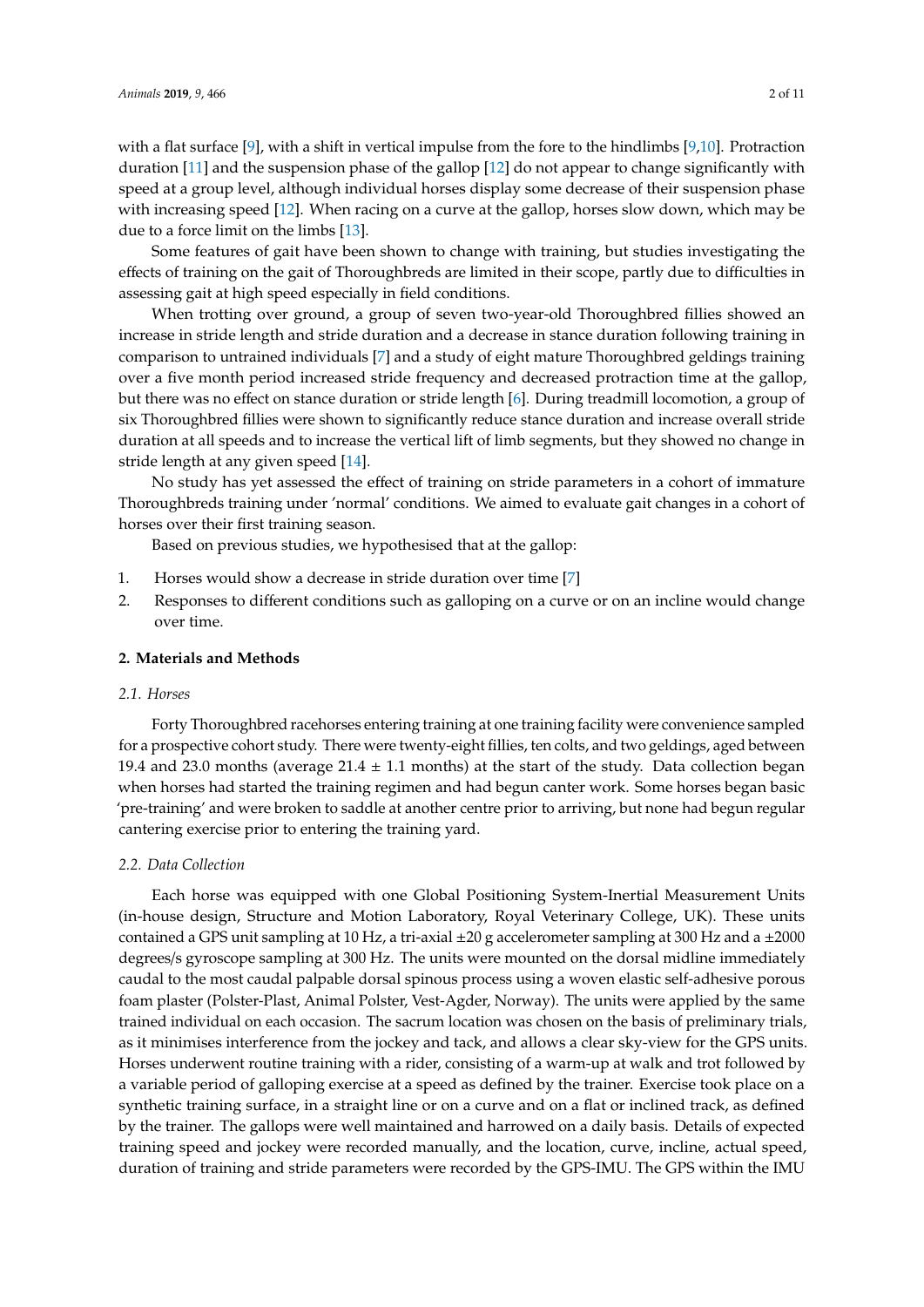was a commercial unit previously validated for accuracy of speed measurement, although curves of small radius show a slight underestimation of speed [\[15\]](#page-8-14).

Data collection was performed at intervals on thirteen occasions over eleven months (December 2012 and October 2013). The mean interval between data collection sessions was  $3.6 \pm 1.6$  weeks, and the initial data collection period spanned 43.6 weeks. After October 2013, eighteen horses had a rest period and did not race, instead remaining in light training (walking and trotting) over the winter. Six horses continued to race over the winter season, and as such remained in training. Details of which horses raced over the winter and which did not were recorded to allow comparisons between trained and rested groups.

Data collection resumed in February 2014 as the horses entered their three-year-old year, and was performed on seven occasions over nine months, until the study finished in October 2014. At the start of data collection in February 2014, 24 horses remained in the study. The average interval between data collection sessions was  $5.7 \pm 2.3$  weeks.

#### *2.3. Data Analysis*

Sample size estimates were performed using G\*Power (Heinrich-Heine-Universität, Düsseldorf, Germany). This was based on a comparison of the means of pilot stride duration data from immature and mature Thoroughbreds. Sample size estimates suggested that between 16 and 78 horses would give 80% power with 95% confidence to detect effect sizes of between 0.67 and 0.29 ms change over time.

Raw GPS data were processed using commercial software (Grafnav Batch v8.2, Waypoint, Calgary, Canada), providing positional data for each horse. IMU and GPS data for each horse were automatically time-matched within the sensors, and GPS data was upsampled from 10 Hz to 300 Hz to avoid any loss of IMU data using custom software (MATLAB R2012b, The Mathworks, Natick, USA). Trial times were automatically selected by identifying periods when the horses were travelling at > 7 m s<sup>-1</sup>.

Trials were segmented into individual strides by identifying the time of peak displacement in a dorso-ventral direction, which has been shown to be accurate for quantifying stride duration in preliminary studies [\[16\]](#page-8-15). Horizontal speed for each stride was calculated from raw GPS data, and stride frequency and stride length were calculated using stride duration.

The effective radius of all track segments was calculated using the formulae [\[13\]](#page-8-12):

$$
\omega = \frac{\Delta \theta}{\Delta t} \tag{1}
$$

$$
ri = \frac{v}{\omega} \tag{2}
$$

where ω is angular velocity, ∆θ is change in heading, ∆*t* is stride duration, *r<sup>i</sup>* is effective radius and *v* is velocity.

Segments with an effective radius of >200m were defined as 'straight' and of <200m as 'curved'. The incline of the track was defined by calculating the mean change in height above sea level over a period of five strides using a moving window in order to account for within-stride fluctuation in the height of the horse. Incline was then categorised as 'flat' (−2 to 2% gradient), 'shallow incline' (2–8% gradient), 'steep incline' (>8% gradient) and 'decline' (<−2% gradient). These categories were adapted from those used by Parsons et al. [\[9\]](#page-8-8). Distance galloped from the start of each trial was recorded in metres and then divided by a factor of 100 to allow analysis of changes in stride length per 100 m galloped. Horses undertook between one and three gallops in each training session, and each different gallop was defined as a separate trial and recorded with a trial number.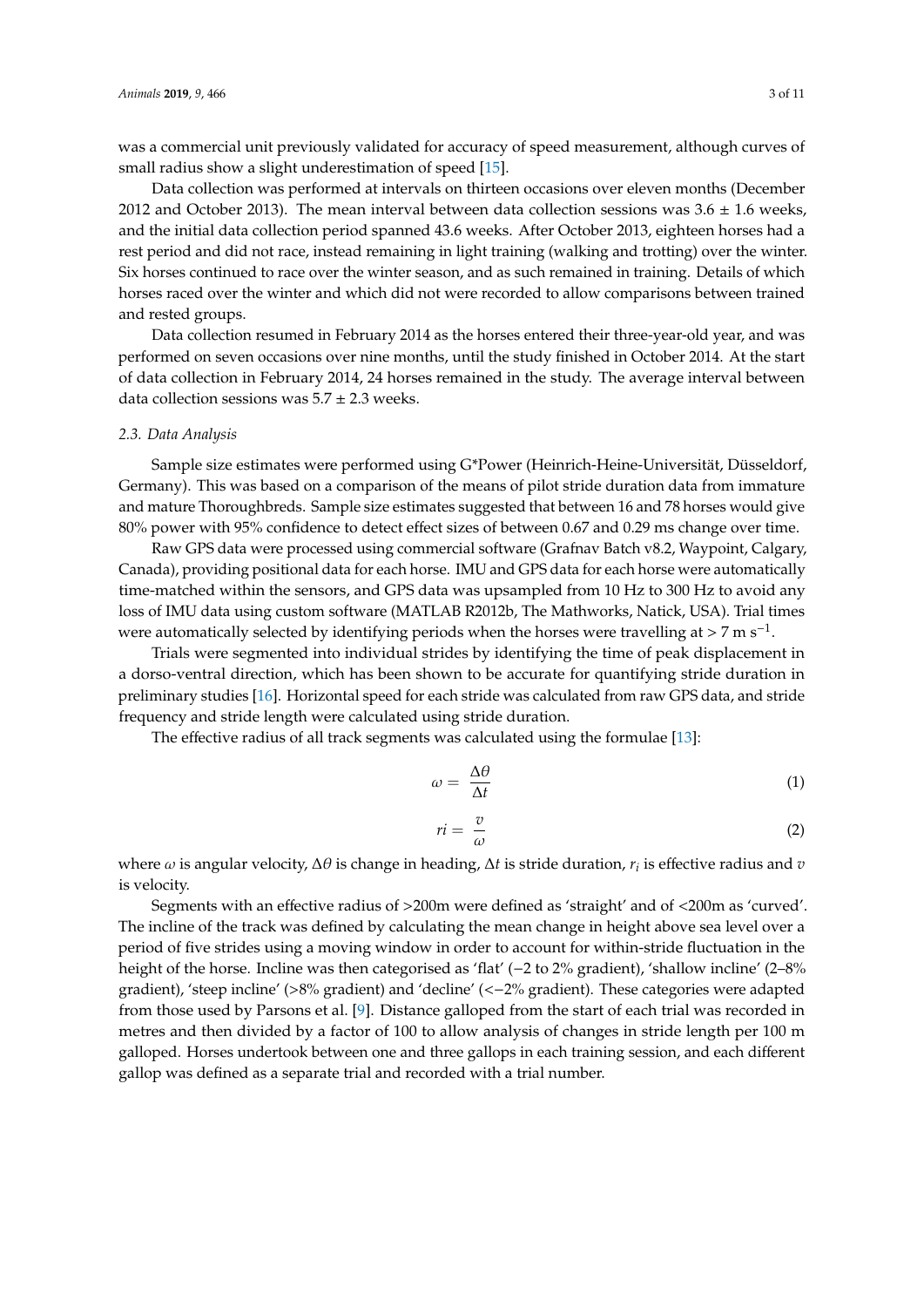#### *2.4. Statistical Analysis*

Stride duration was the outcome variable for the linear mixed model. Stride frequency (SF) and stride length (SL) can then be derived if required from stride duration and speed (*v*) using the following formulae:

$$
SF = 1/SD
$$
 (3)

and

$$
SL = SD * v \tag{4}
$$

The distributions of both stride length and stride duration were found to be normal as determined using a Shapiro-Wilk test for normality. The data were analysed using a linear mixed model for longitudinal data. Fixed effects were specified as speed, week, distance galloped per gallop, number of gallops per training session, curve, and incline. Horse ID was set as a random effect to account for multiple observations. Interactions between week and velocity, week and curve, week and incline and week and distance galloped were coded to investigate the effects of these factors over time and were included from the initial model. A quadratic factor was added for the effect of week, as this had a better fit than including week as a linear term. Following the initial model, it was possible to exclude non-significant factors from the model. The final model excluded the interactions between week and incline and week and velocity due to a lack of significance  $(p > 0.2)$  in the initial model. Data were stratified by age to allow comparison of all factors between groups.

A first order auto-regressive variance-covariance structure was used to account for repeated strides from the same trial within week and horse. Residuals were found to be normally distributed and followed a non-biased homoscedastic pattern. The significance level was set at *p* = 0.05.

Statistical analysis was performed using R (R-Project for Statistical Computing, Vienna, Austria) and SAS (v9.2, SAS Institute Inc., Cary, USA).

#### **3. Results**

# *3.1. Two-Year-Old Horses*

Data were collected over a period of 43 weeks. A total of 76,098 strides were used for data analysis. These strides were from 584 separate trials, defined as an individual gallop segment, with an average of  $180 \pm 92.2$  strides per trial. The mean number of trials per horse per day was  $1.4 \pm 0.5$ . The mean distance galloped per trial was 925.3 m (4.6 furlongs). The mean measured speed was  $11.0 \pm 2.2$  m s<sup>-1</sup>, range 7.0 m s<sup>-1</sup> to 19.9 m s<sup>-1</sup>. The mean stride duration overall strides was 0.46 ± 0.04s and the mean stride length overall strides was  $5.0 \pm 0.74$  m.

Horses showed a decrease in stride duration (SD) of 11.8 ms (*p* < 0.001) per 1 m s−<sup>1</sup> increase in speed. There was a non-linear pattern of SD over time (*p* < 0.0001) with SD decreasing initially and then increasing quadratically over time (linear and quadratic coefficients being −0.3 ms/week and  $0.006$  ms/week<sup>2</sup>). This leads to a curvilinear relationship between the variables with a slowing rate of change over time. There was no significant interaction between week and speed. This resulted in a total decrease in SD of 12.5 ms over 43 weeks.

When speed is controlled for, galloping on a curve led to an increase in SD of 2.6 ms compared with galloping on the straight (*p* < 0.001). Over time, galloping on a curve led to a decrease in SD of 0.1 ms per week ( $p = 0.02$ ) compared with galloping on the straight, a total decrease in SD of 3.4 ms over the 43-week trial period. Galloping on an incline or decline had a significant effect on gait. On a shallow incline (2–8%), there was a decrease in SD of 1.9 ms ( $p < 0.001$ ). On a steep incline (>8%), there was a decrease in SD of 3.6 ms ( $p < 0.001$ ). On a decline, there was a decrease in SD of 1.0 ms  $(p < 0.001)$ . There were no significant interactions between week and incline  $(p = 0.09)$ .

When controlled for speed, stride duration increased by 1.2 ms between trial 1 and trial 2  $(p < 0.001)$ , and by 7.0 ms between trial 1 and trial 3  $(p < 0.001)$ . With each 100 m galloped, horses showed an increase in SD of 2.2 ms ( $p < 0.001$ ). Over the study period, SD decreased by 0.04 ms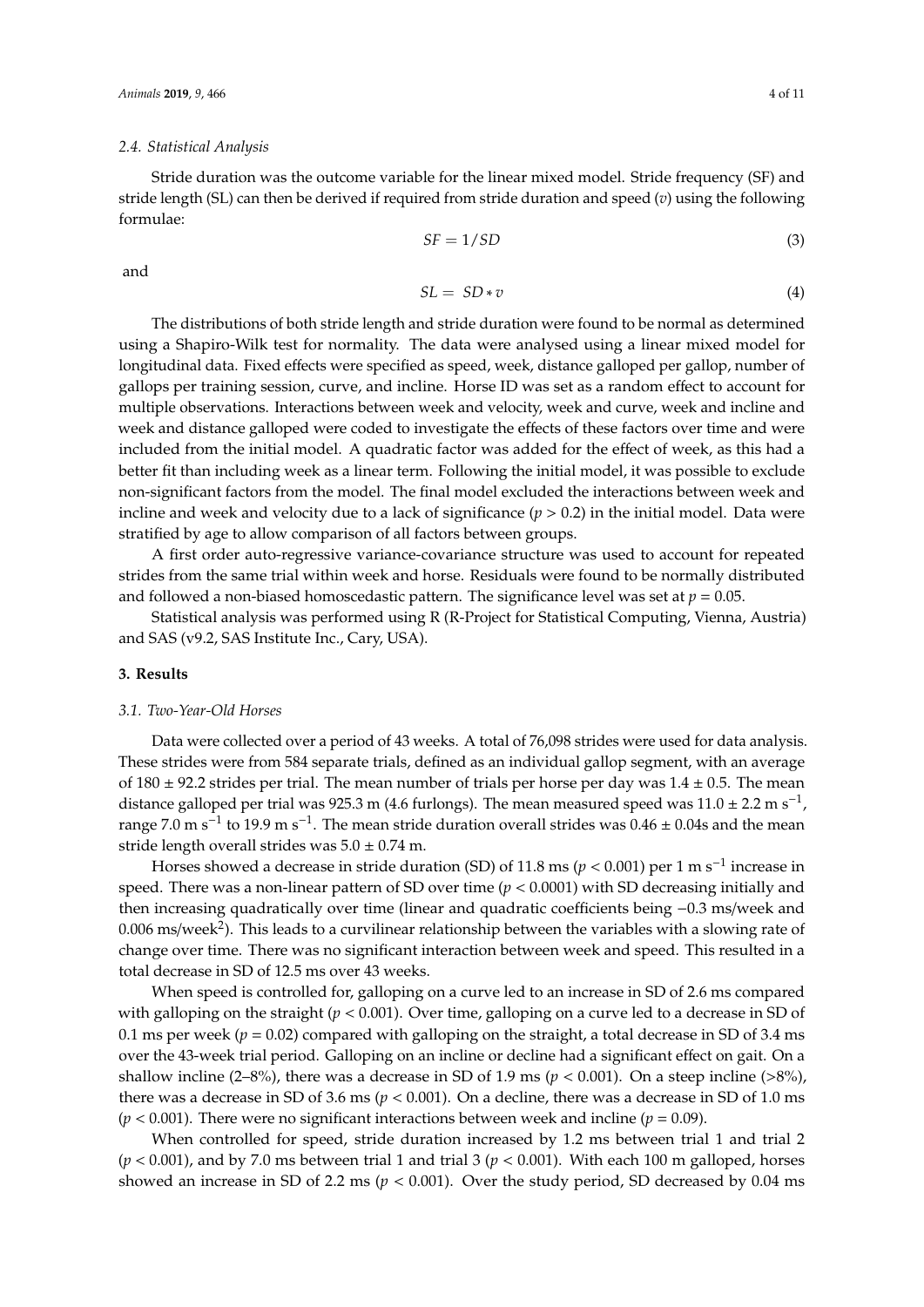(*p* < 0.001) with each 100 m galloped per week. The effect of a longer gallop distance was that SD increased with distance galloped, but this effect was reduced over 43 weeks by around 1.7 ms, i.e., a horse galloping a longer distance in week 43 would show a smaller increase in SD than it did in week 0.

Between-horse variation was  $0.28 \text{ ms}^2$ . Residual variation was  $0.3 \text{ ms}^2$ , leading to a residual interclass correlation coefficient  $(\rho)$  of 0.48. This indicates that most of the random variation is a between-horse effect, and that the random effect of horse is appropriate. A full summary of the results is shown in Table [1.](#page-4-0)

<span id="page-4-0"></span>**Table 1.** Final multivariable model for fixed effects on stride duration (ms) for two-year-old horses. Data were 76,098 strides collected over 584 separate gallop trials from 40 horses over 43 weeks. Reference categories for incline and curve are flat and straight respectively. Week \* week indicates the quadratic factor.

| Effect                                       | Category        | <b>Stride Duration (ms)</b> |                       |            |
|----------------------------------------------|-----------------|-----------------------------|-----------------------|------------|
|                                              |                 | Estimate                    | <b>Standard Error</b> | $p$ -Value |
| Speed                                        |                 | $-11.78$                    | 0.06                  | < 0.001    |
| Week                                         |                 | $-0.29$                     | 0.05                  | < 0.001    |
| Week * week                                  |                 | 0.006                       | 0.001                 | < 0.001    |
| <b>Incline Category</b>                      | Flat            | $\Omega$                    |                       |            |
|                                              | Shallow incline | 1.89                        | 0.24                  | < 0.001    |
|                                              | Steep incline   | $-3.62$                     | 0.44                  | < 0.001    |
|                                              | Decline         | $-1.10$                     | 0.29                  | < 0.001    |
| Curve Category                               | Straight        | $\Omega$                    |                       |            |
|                                              | Curve           | 2.61                        | 0.69                  | < 0.001    |
| Trial number                                 |                 | $\Omega$                    |                       |            |
|                                              | 2               | 1.21                        | 0.31                  | < 0.001    |
|                                              | 3               | 7.00                        | 0.96                  | < 0.001    |
| Distance galloped (per 100 m)                |                 | 2.21                        | 0.007                 | < 0.001    |
| Interaction between week & distance galloped |                 | $-0.04$                     | $3.3 \times 10^{-6}$  | < 0.001    |
| Interaction between week & curve category    | Curve           | $-0.08$                     | 0.03                  | 0.020      |

#### *3.2. Three-Year-Old Horses*

From the original 40 horses, twenty-four were still in training at the same yard and were available for the second year of the study. Of the horses lost to the study, one was euthanized and fifteen were sold. Six horses remained in full training over the winter period and eighteen horses had a period of light work (referred to here as 'time off'). The data collection period for three-year-old horses spanned 34 weeks. A total of 21,072 strides were used for data analysis. These strides were from 115 separate trials, with an average of  $199 \pm 96.2$  strides per trial. The mean number of trials was  $1.3 \pm 0.4$ . The mean distance galloped per trial was 996.8 m (5.0 furlongs). The mean speed was  $11.4 \pm 2.5$  m s<sup>-1</sup>, range 7.0 ms<sup>-1</sup> to 20.4 m s<sup>-1</sup>. The mean stride duration over all strides was 0.46 ± 0.03 ms and the mean stride length over all strides was  $5.1 \pm 0.9$  m.

Horses showed a decrease in stride duration (SD) of 2.0 ms (*p* < 0.001) per 1 m s<sup>-1</sup> increase in speed. There was no significant effect of week on SD ( $p = 0.5$ ) or of curve on SD ( $p = 0.39$ ). Galloping on an incline had a significant effect on gait. On a shallow incline (2–8%), there was a decrease in SD of 2.2 ms ( $p < 0.001$ ) and on a steep incline ( $>8\%$ ), there was a decrease in SD of 3.9 ms ( $p < 0.001$ ). There was no effect of decline on stride duration ( $p = 0.37$ ). Stride duration decreased by 4.0 ms between trial 1 and trial 2 ( $p = 0.04$ ). With each 100 m galloped, horses showed an increase in SD of 2.0 ms ( $p < 0.001$ ).

Overall, there was no difference in SD between horses that had a period of 'time off' over the winter compared to those that did not have any time off  $(p = 0.90)$ . However, horses that had a period of time off showed a decrease in SD of −0.6 ms per week (*p* = 0.02) over time compared with those that did not have time off. This indicates a more rapid rate of change in comparison to the two-year-old horses. Horses that had a period of time off also showed a significant interaction between time off and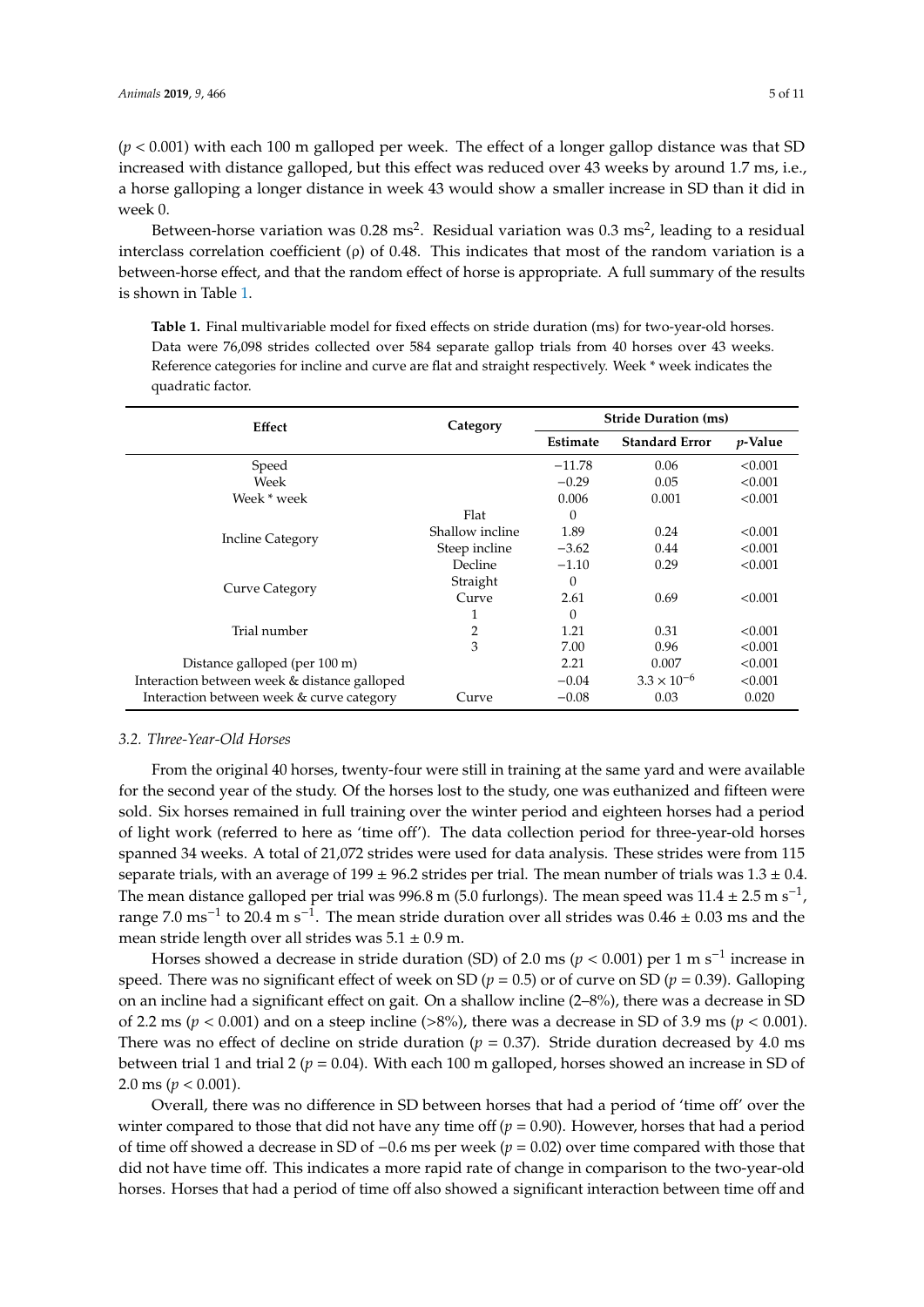distance galloped, and showed an increase in stride duration of 1.1 ms per 100 m galloped (*p* = 0.01) compared to horses that did not have time off.

Between-horse variation was 0.2 ms<sup>2</sup> and residual variation was 0.7 ms<sup>2</sup>, ρ = 0.2. A full summary of the results is shown in Table [2.](#page-5-0)

<span id="page-5-0"></span>**Table 2.** Final multivariable model for fixed effects on stride duration (ms) for three-year-old horses. Data were 21,072 strides from 115 separate gallop trials from 24 horses over 34 weeks. Reference categories for incline and curve are flat and straight respectively, and the reference category for time off is no time off. Week \* week indicates the quadratic factor.

| Effect                                           | Category        | <b>Stride Duration (ms)</b> |                       |            |
|--------------------------------------------------|-----------------|-----------------------------|-----------------------|------------|
|                                                  |                 | Estimate                    | <b>Standard Error</b> | $p$ -Value |
| Velocity                                         |                 | $-1.95$                     | 0.20                  | < 0.001    |
| Week                                             |                 | $-0.05$                     | 0.08                  | 0.52       |
| <b>Incline Category</b>                          | Flat            | $\theta$                    |                       |            |
|                                                  | Shallow incline | $-2.17*$                    | 0.49                  | < 0.001    |
|                                                  | Steep incline   | $-3.92*$                    | 0.85                  | < 0.001    |
|                                                  | Decline         | $-0.55$                     | 0.61                  | 0.37       |
| Curve Category                                   | Straight        | $\Omega$                    |                       |            |
|                                                  | Curve           | 0.73                        | 0.86                  | 0.39       |
| Trial number                                     | 1               | $\theta$                    |                       |            |
|                                                  | $\overline{2}$  | $-4.00*$                    | 1.92                  | 0.04       |
| Distance galloped (per 100 m)                    |                 | $1.99*$                     | 0.19                  | < 0.001    |
| Time Off                                         | No.             | $\Omega$                    |                       |            |
|                                                  | Yes             | 1.03                        | 7.87                  | 0.90       |
| Interaction between time off & week              | No time off     | $\theta$                    |                       |            |
|                                                  | Time off        | $-0.59*$                    | 0.24                  | 0.02       |
| Interaction between time off & distance galloped | No time off     | $\theta$                    |                       |            |
|                                                  | Time off        | $1.05*$                     | 0.41                  | 0.01       |

#### **4. Discussion**

# *4.1. Gait Changes in Response to Training*

In this cohort of horses, we found a total decrease in stride duration of 12.5 ms over a 43-week period during their two-year-old training season. For a horse galloping on the flat, in a straight line, at the start of a trial, at 11 m  $s^{-1}$  with a stride duration of 541.2 ms (based on measurements from week 0 of data collection), this represents a 2.3% change in stride duration. Overall, no significant change to stride duration was seen in three-year-old horses. However, those horses that had a period of rest or low-intensity training over the winter months demonstrated a similar change in stride duration to untrained horses compared to horses that had no time off. For a horse that had time off and then returned to full training, galloping on the flat in a straight line at 11 m s<sup>-1</sup>, a 4.2% change in stride duration of would occur over the 34-week data collection period. This represents a smaller change, which occurred at a faster rate, suggesting that the effect of training or residual fitness gained in the two-year-old season was retained.

The effects of maturation in addition to training on stride parameters in the two-year-old group of horses cannot be ruled out. Minor conformational changes take place between the ages of two and three, with an increase in the angle of the scapular spine and a decrease in hoof length [\[17\]](#page-8-16). Due to the nature of the study using Thoroughbreds in real-world conditions, the training effect cannot be fully separated from other factors such as growth or fitness.

Previous studies of galloping horses have described conflicting results. On a treadmill at the canter Thoroughbred fillies demonstrate a decrease in stance duration with no change in stride length or frequency [\[14\]](#page-8-13), and polo ponies demonstrate an increase in stride duration [\[18\]](#page-8-17). Mature Thoroughbreds training overground show an increase in stride frequency with no change in stance duration but a decrease in protraction time with training [\[6\]](#page-8-5). The study techniques are likely to explain these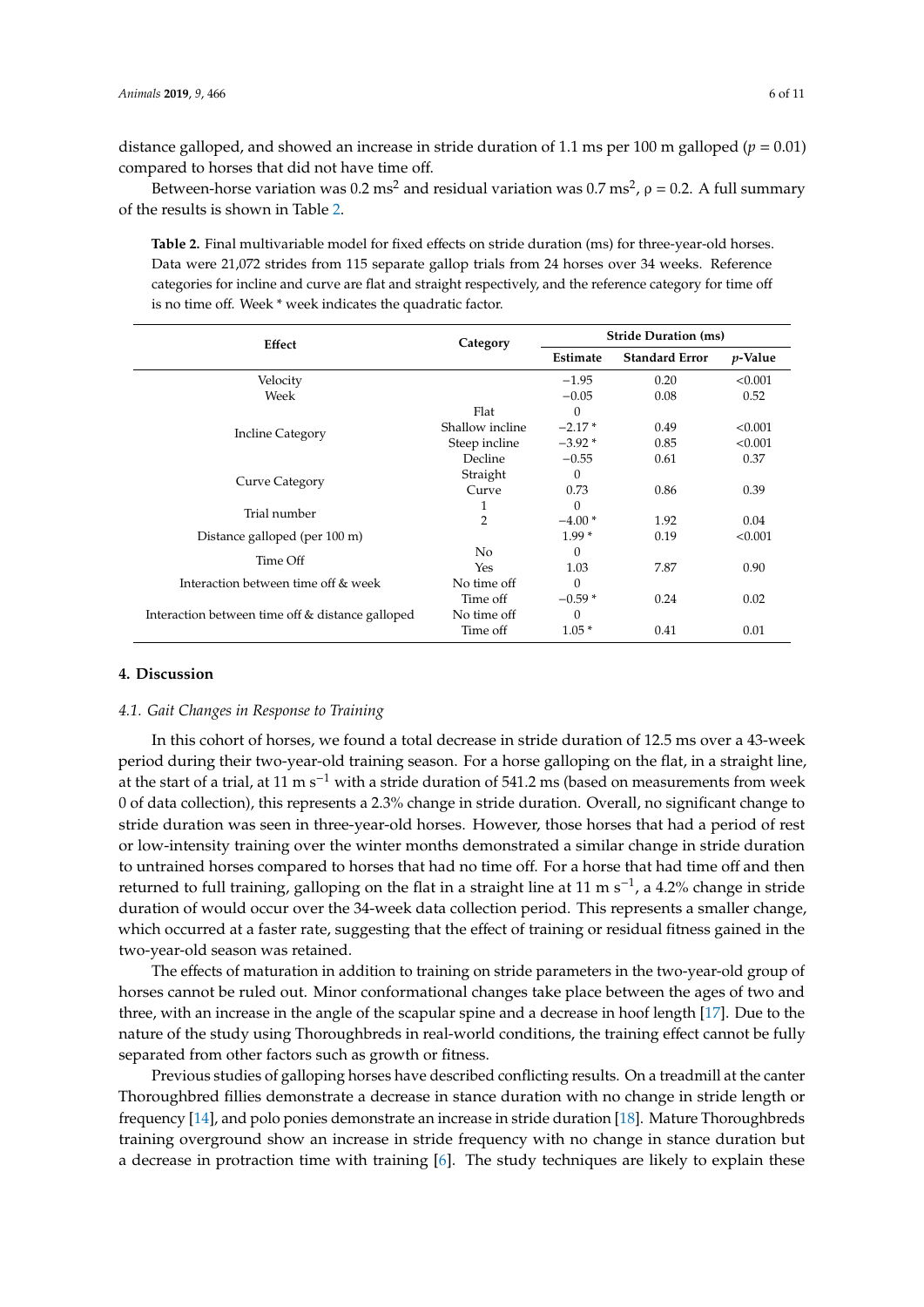differences, as during treadmill locomotion horses tend to increase stride duration and stance duration in relation to locomotion over ground [\[19\]](#page-9-0).

In humans, elite runners display a higher stride frequency and a shorter stride length compared to less trained runners [\[20\]](#page-9-1) and an increased stride length and decreased stride frequency is associated with an increase in impact force [\[21,](#page-9-2)[22\]](#page-9-3). Given the association between impact forces and injury [\[23](#page-9-4)[,24\]](#page-9-5), the reason for this adaptation is unclear.

#### *4.2. Changes in Gait in Response to Environmental Factors and Training*

When galloping on a curve, the horses showed an increase in SD of 2.61 ms compared with running on the straight. This is consistent with the theory that in horses force limits speed when running on a bend [\[13\]](#page-8-12), assuming that the longer SD is caused by an increase in stance duration rather than an increase in protraction duration as protraction duration is typically consistent at different speeds [\[11,](#page-8-10)[12\]](#page-8-11), and when turning at the walk horses increase stance duration [\[25\]](#page-9-6). The overall decrease in SD with time suggests that with training, gait change is seen that results in the horse running on a curve in a more similar fashion to running on the straight. This may represent a 'learning response', or perhaps neuromuscular adaptation to training [\[6,](#page-8-5)[7\]](#page-8-6).

In the three-year-old horses, an increase in SD of 0.73 ms was seen, but this was not significant. Given that there appears to be no significant effect of curve running on SD in the three-year-old cohort of horses, this suggests that over time horses may be able to adapt to curve running. This is contrary to what might be expected, as it is likely that force limits curve running [\[13\]](#page-8-12), and therefore at a given speed, it would be expected for a horse to demonstrate a longer stride duration in order to reduce maximal loading. However, as horses training are typically performing at submaximal speeds, it is possible that this force limitation is not a factor in determining gait adaptations, and that learning effects are more relevant here.

Horses decrease SD when galloping on an incline, which is likely due to a concurrent decrease in protraction duration during incline running [\[9\]](#page-8-8). This may be attributed to either the interruption of the protraction arc of the limb by the surface, or a higher level of energy storage in the limb's 'catapult' protraction mechanism [\[9\]](#page-8-8). On a decline, the horses in this study again showed a decrease in SD. The reasons for this are less clear, as previous work in the walk and trot has shown an increase in SD and SL when moving downhill [\[26\]](#page-9-7) and that horses slow down when racing downhill [\[8\]](#page-8-7). Further work to establish specifics of gait change on a decline is required. There was no significant effect of week of training on incline running. This lack of change suggests that adaptations to incline/decline galloping may be more constrained than galloping on a curve.

With each extra 100 m galloped, horses displayed an increase in SD in both age groups which is likely to be a response to fatigue, as an increase in stride duration due to fatigue occurs in horses [\[27](#page-9-8)[–30\]](#page-9-9), humans [\[31\]](#page-9-10) and guinea fowl [\[32\]](#page-9-11). Over time, gait change in response to distance galloped decreases, suggesting that the horses are getting fitter. With increased fitness, aerobic capacity is increased and muscular adenosine diphosphate (ADP) increases, leading to a decrease in SF [\[33\]](#page-9-12) and consequently a decrease in SD.

# *4.3. Biomechanical and Musculoskeletal Factors*

From a biomechanical perspective, we often expect animals to move in the most efficient way, which may explain in part the adaptations seen here. For example, when allowed to select their own speed within a gait, horses will automatically choose the most energetically efficient speed [\[34\]](#page-9-13). As the cost of locomotion is associated with the cost of activating muscle and generating force to move the limbs, stride frequency is directly related to the cost of locomotion. When comparing between quadrupedal mammals, the cost of locomotion per kilo per stride at an equivalent speed is the same [\[35\]](#page-9-14), so it might be expected that longer strides are more energetically efficient. However, considering the collisional theory of running, it is more energetically efficient to take shorter steps and minimise the distance that the centre of mass (COM) falls during each step, as re-directing the COM back into an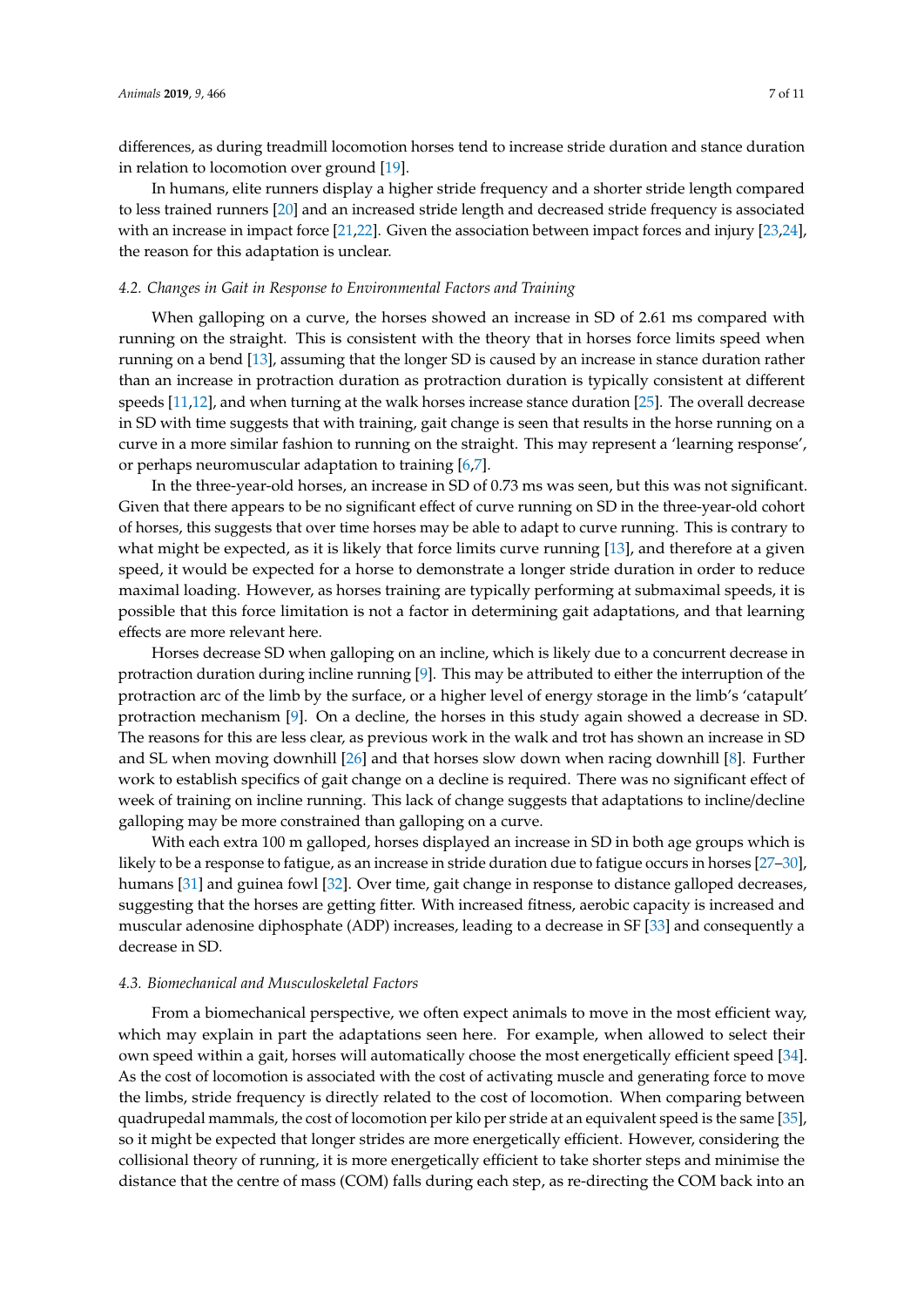upward trajectory is energetically costly [\[36\]](#page-9-15). It has been suggested that collisional losses could be vastly reduced by taking very small steps, although additional work would then have to be done to swing the leg [\[37\]](#page-9-16). Bertram [\[37\]](#page-9-16) proposes that the minimum cost of gait falls in between long steps with a loss of energy from collisions and short steps with a loss of energy from swing.

Due to the large cohort of horses in a commercial setting and concurrent necessary simplification of data collection, this study is limited by the inability to conclusively differentiate between changes in stance or swing time to explain further the gait changes seen in this study. Based on previous work [\[7,](#page-8-6)[14,](#page-8-13)[38,](#page-9-17)[39\]](#page-9-18), we postulate that the main changes are likely to be due to changes in the stance phase of the gait, although based on studies of older horses [\[6\]](#page-8-5) it is impossible to rule out a component of swing phase change. If we assume the gait changes seen here are due to a change in stance duration, for a typical stance of 110ms at 11 m s−<sup>1</sup> [\[12\]](#page-8-11), there is a change of 11.3% over the 43-week period. This would lead to an increase in peak vertical GRF of approximately 5.2 N kg<sup>-1</sup> for a typical -<br>Thoroughbred galloping at 11 m s<sup>-1</sup> following training.

If any of the stride duration change is due to alterations in the swing phase of the stride, this is likely due to changes in the mechanics of the limb over time. The energy-storing superficial digital flexor tendon (SDFT) increases its cross-sectional area (CSA) with training in juvenile animals [\[40](#page-9-19)[,41\]](#page-9-20) but it is generally considered that energy-storing tendons do not adapt after around two years of age [\[42\]](#page-9-21). An increase in tendon CSA will lead to increased stiffness [\[43,](#page-10-0)[44\]](#page-10-1), which will alter the frequency of the spring-mass system of the limb and therefore an increase in energy-storing capacity, assuming that an increased force is applied. The *Biceps brachii* muscle also appears to have an energy-storing role [\[11\]](#page-8-10), so the same effect is likely seen in the swing phase of the stride.

Increased fitness is likely to play a role in the gait changes observed. During a training program, muscle mass increases and muscle composition changes, with a decrease in type IIb muscle fibres [\[45\]](#page-10-2) and an increase in type IIa and type IIbx muscle fibres [\[46\]](#page-10-3). In addition, biochemical changes take place, indicating an increase in oxidative capacity and an increase in strength of the muscles, which may play a role in limb protraction [\[45,](#page-10-2)[46\]](#page-10-3). An increase in metabolic capacity of the muscles would delay fatigue and would help explain the decrease in stride duration with distance galloped seen over time, in addition to the overall decrease in stride duration seen over time. Given that horses have a largely passive mechanism for protracting the forelimb [\[11\]](#page-8-10), we also suggest that in the Thoroughbred, an increase in stride frequency at the expense of an overall shortened stride may maximise the energetic return from the passive limb protraction mechanism. Fatigue increases injury risk [\[28,](#page-9-22)[47\]](#page-10-4) via increases in bone strain [\[48\]](#page-10-5), muscle force variability [\[32\]](#page-9-11) or an increase in impact at foot on and increased likelihood of slipping [\[49\]](#page-10-6). Therefore, adaptations to minimise fatigue responses are likely beneficial to the individual, and an understanding of normal responses during training is therefore important.

Regardless of the mechanism causing a decreased stride duration in Thoroughbred horses, if this is due to any decrease in stance duration there is likely to be a trade-off between increases in energetic efficiency and the increased forces experienced by the distal limb. Limb force is likely to be a limiting factor in maximal equine performance, [\[8](#page-8-7)[,12](#page-8-11)[,13\]](#page-8-12) in addition to changes in force altering injury risk.

This study provides an insight into changes to stride parameters with training. The relatively small cohort and use of convenience sampling at one stable represents a significant limitation as inter-trainer effects cannot be evaluated. The clinical significance of the gait changes observed here is unknown, and the study provides baseline data for future comparisons.

Increasingly simple and accessible measures of gait and performance are becoming available for trainers, and a knowledge of normal adaptations to training is crucial to allow these technologies to be exploited to their maximum. This study supports the hypothesis that Thoroughbred horses undergoing race training show a decrease in stride duration over time and demonstrates normal changes that can be monitored using a single sensor. Horses demonstrate reduced gait alteration in response to galloping over longer distances over time, which is likely fitness-related. Horses demonstrate some adaptation to curve running over time, but there is no alteration in SD over time for incline running, suggesting that adaptations to running uphill are more constrained.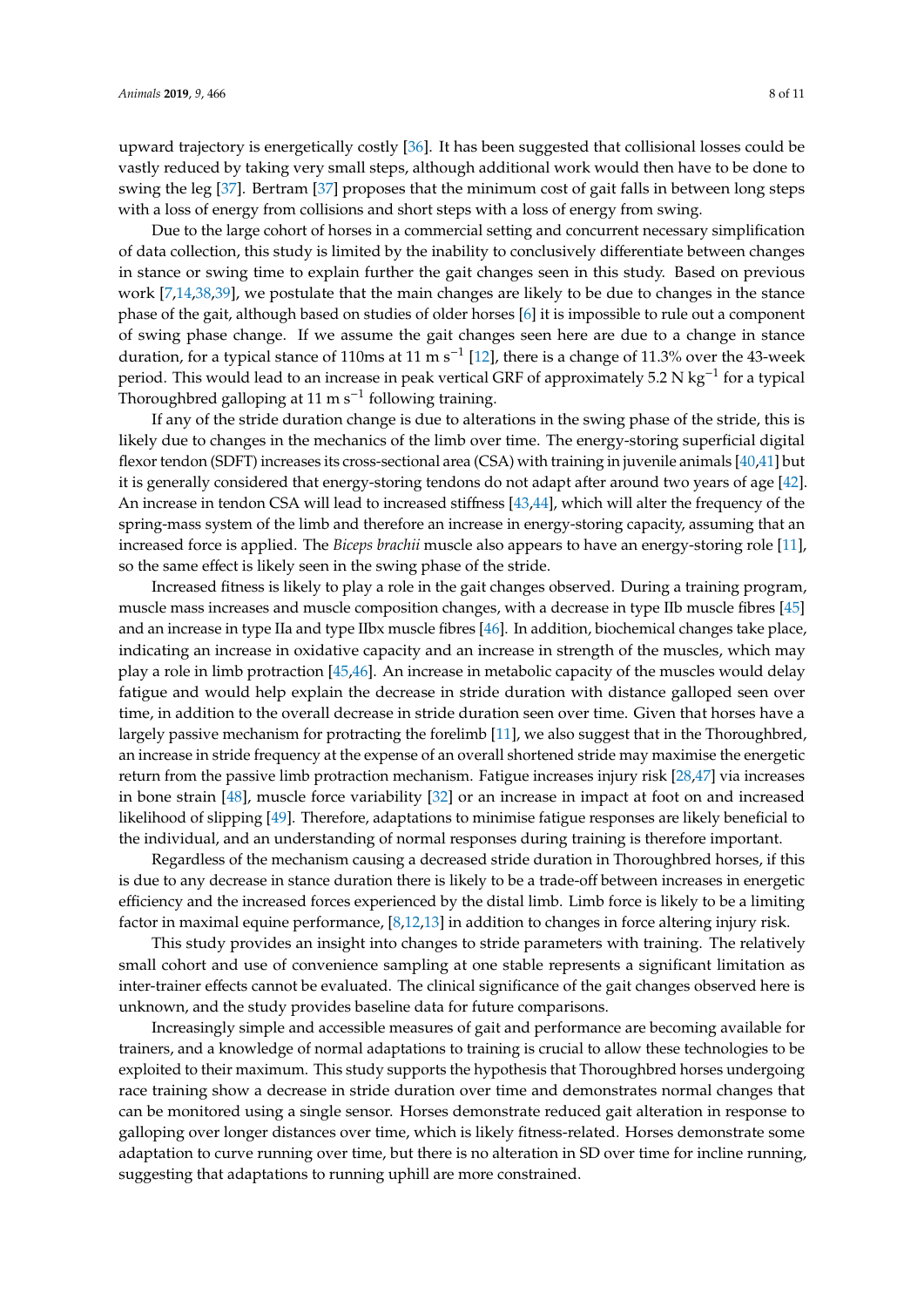**Author Contributions:** Conceptualization, R.S.V.P., T.H.W., T.P. and R.W.; methodology, R.S.V.P., T.H.W., T.P.; formal analysis, R.S.V.P.; resources, R.S.V.P., T.H.W., T.P., R.W.; writing—original draft preparation, R.S.V.P.; writing—review and editing, R.S.V.P., T.H.W., T.P., R.W.; supervision, T.H.W., T.P., R.W.; funding acquisition, T.H.W., T.P., R.W.

**Funding:** This research was funded by The Horserace Betting Levy Board, grant number VET/RS/245.

**Ethical Animal Research:** The Clinical Research and Ethical Review Board at the Royal Veterinary College granted ethics approval for this study (URN 2013 1232).

**Conflicts of Interest:** The authors declare no conflict of interest. The funders had no role in the design of the study; in the collection, analyses, or interpretation of data; in the writing of the manuscript, or in the decision to publish the results.

# **References**

- <span id="page-8-0"></span>1. Rossdale, P.D.; Hopes, R.; Digby, N.J.; Offord, K. Epidemiological study of wastage among racehorses 1982 and 1983. *Vet. Rec.* **1985**, *116*, 66–69. [\[CrossRef\]](http://dx.doi.org/10.1136/vr.116.3.66) [\[PubMed\]](http://www.ncbi.nlm.nih.gov/pubmed/3976145)
- <span id="page-8-1"></span>2. Cogger, N.; Perkins, N.; Hodgson, D.R.; Reid, S.W.J.; Evans, D.L. Risk factors for musculoskeletal injuries in 2-year-old Thoroughbred racehorses. *Prev. Vet. Med.* **2006**, *74*, 36–43. [\[CrossRef\]](http://dx.doi.org/10.1016/j.prevetmed.2006.01.005) [\[PubMed\]](http://www.ncbi.nlm.nih.gov/pubmed/16481055)
- <span id="page-8-2"></span>3. Verheyen, K.L.R.; Wood, J.L.N. Descriptive epidemiology of fractures occurring in British Thoroughbred racehorses in training. *Equine Vet. J.* **2004**, *36*, 167–173. [\[CrossRef\]](http://dx.doi.org/10.2746/0425164044868684) [\[PubMed\]](http://www.ncbi.nlm.nih.gov/pubmed/15038441)
- <span id="page-8-3"></span>4. Tanner, J.C.; Rogers, C.W.; Firth, E.C. The association of 2-year-old training milestones with career length and racing success in a sample of Thoroughbred horses in New Zealand. *Equine Vet. J.* **2013**, *45*, 20–24. [\[CrossRef\]](http://dx.doi.org/10.1111/j.2042-3306.2011.00534.x) [\[PubMed\]](http://www.ncbi.nlm.nih.gov/pubmed/22320408)
- <span id="page-8-4"></span>5. Velie, B.D.; Knight, P.K.; Thomson, P.C.; Wade, C.M.; Hamilton, N.A. The association of age at first start with career length in the Australian Thoroughbred racehorse population. *Equine Vet. J.* **2013**, *45*, 410–413. [\[CrossRef\]](http://dx.doi.org/10.1111/j.2042-3306.2012.00651.x) [\[PubMed\]](http://www.ncbi.nlm.nih.gov/pubmed/23009388)
- <span id="page-8-5"></span>6. Ferrari, M.; Pfau, T.; Wilson, A.M.; Weller, R. The effect of training on stride parameters in a cohort of National Hunt racing Thoroughbreds: a preliminary study. *Equine Vet. J.* **2009**, *41*, 493–497. [\[CrossRef\]](http://dx.doi.org/10.2746/042516409X374591) [\[PubMed\]](http://www.ncbi.nlm.nih.gov/pubmed/19642411)
- <span id="page-8-6"></span>7. Rogers, C.W.; Firth, E.C.; Anderson, B.H. Musculoskeletal responses of 2-year-old thoroughbred horses to early training. 5. Kinematic effects. *N. Z. Vet. J.* **2005**, *53*, 95–100. [\[CrossRef\]](http://dx.doi.org/10.1080/00480169.2005.36486)
- <span id="page-8-7"></span>8. Self, Z.T.; Spence, A.J.; Wilson, A.M. Speed and incline during Thoroughbred horse racing: racehorse speed supports a metabolic power constraint to incline running but not to decline running. *J. Appl. Physiol.* **2012**, *113*, 602–607. [\[CrossRef\]](http://dx.doi.org/10.1152/japplphysiol.00560.2011)
- <span id="page-8-8"></span>9. Parsons, K.J.; Pfau, T.; Wilson, A.M. High-speed gallop locomotion in the Thoroughbred racehorse. I. The effect of incline on stride parameters. *J. Exp. Biol.* **2008**, *211*, 935–944. [\[CrossRef\]](http://dx.doi.org/10.1242/jeb.006650)
- <span id="page-8-9"></span>10. Dutto, D.J. Ground reaction forces in horses trotting up an incline and on the level over a range of speeds. *J. Exp. Biol.* **2004**, 3507–3514.
- <span id="page-8-10"></span>11. Wilson, A.M.; Watson, J.C.; Lichtwark, G.A. Biomechanics: A catapult action for rapid limb protraction. *Nature* **2003**, *421*, 35–36. [\[CrossRef\]](http://dx.doi.org/10.1038/421035a) [\[PubMed\]](http://www.ncbi.nlm.nih.gov/pubmed/12511944)
- <span id="page-8-11"></span>12. Witte, T.H.; Hirst, C.V.; Wilson, A.M. Effect of speed on stride parameters in racehorses at gallop in field conditions. *J. Exp. Biol.* **2006**, *209*, 4389–4397. [\[CrossRef\]](http://dx.doi.org/10.1242/jeb.02518) [\[PubMed\]](http://www.ncbi.nlm.nih.gov/pubmed/17050854)
- <span id="page-8-12"></span>13. Tan, H.; Wilson, A.M. Grip and limb force limits to turning performance in competition horses. *Proc. Biol. Sci.* **2011**, *278*, 2105–2111. [\[CrossRef\]](http://dx.doi.org/10.1098/rspb.2010.2395) [\[PubMed\]](http://www.ncbi.nlm.nih.gov/pubmed/21147799)
- <span id="page-8-13"></span>14. Corley, J.M.; Goodship, A.E. Treadmill training induced changes to some kinematic variables measured at the canter in Thoroughbred fillies. *Equine Vet. J.* **2011**, *26*, 20–24. [\[CrossRef\]](http://dx.doi.org/10.1111/j.2042-3306.1994.tb04867.x)
- <span id="page-8-14"></span>15. Witte, T.; Wilson, A.M. Accuracy of non-differential GPS for the determination of speed over ground. *J. Biomech.* **2004**, *37*, 1891–1898.
- <span id="page-8-15"></span>16. Parkes, R.S.V. Intrinsic and Extrinsic Factors Affecting the Loading Environment of the Equine Distal Limb. Ph.D. Thesis, University of London, Location, UK, 20 May 2016.
- <span id="page-8-16"></span>17. Anderson, T.; McIlwraith, C. Longitudinal development of equine conformation from weanling to age 3 years in the Thoroughbred. *Equine Vet. J.* **2004**, *36*, 563–570.
- <span id="page-8-17"></span>18. Harkins, J.D.; Hintz, H.F.; Eldredge, D.L.; Schreter, V.; Soderholm, V. Effect of detraining on indices of performance and their correlation with athletic ability of polo horses. *J. Equine Vet. Sci.* **1993**, *13*, 348–354. [\[CrossRef\]](http://dx.doi.org/10.1016/S0737-0806(06)81123-8)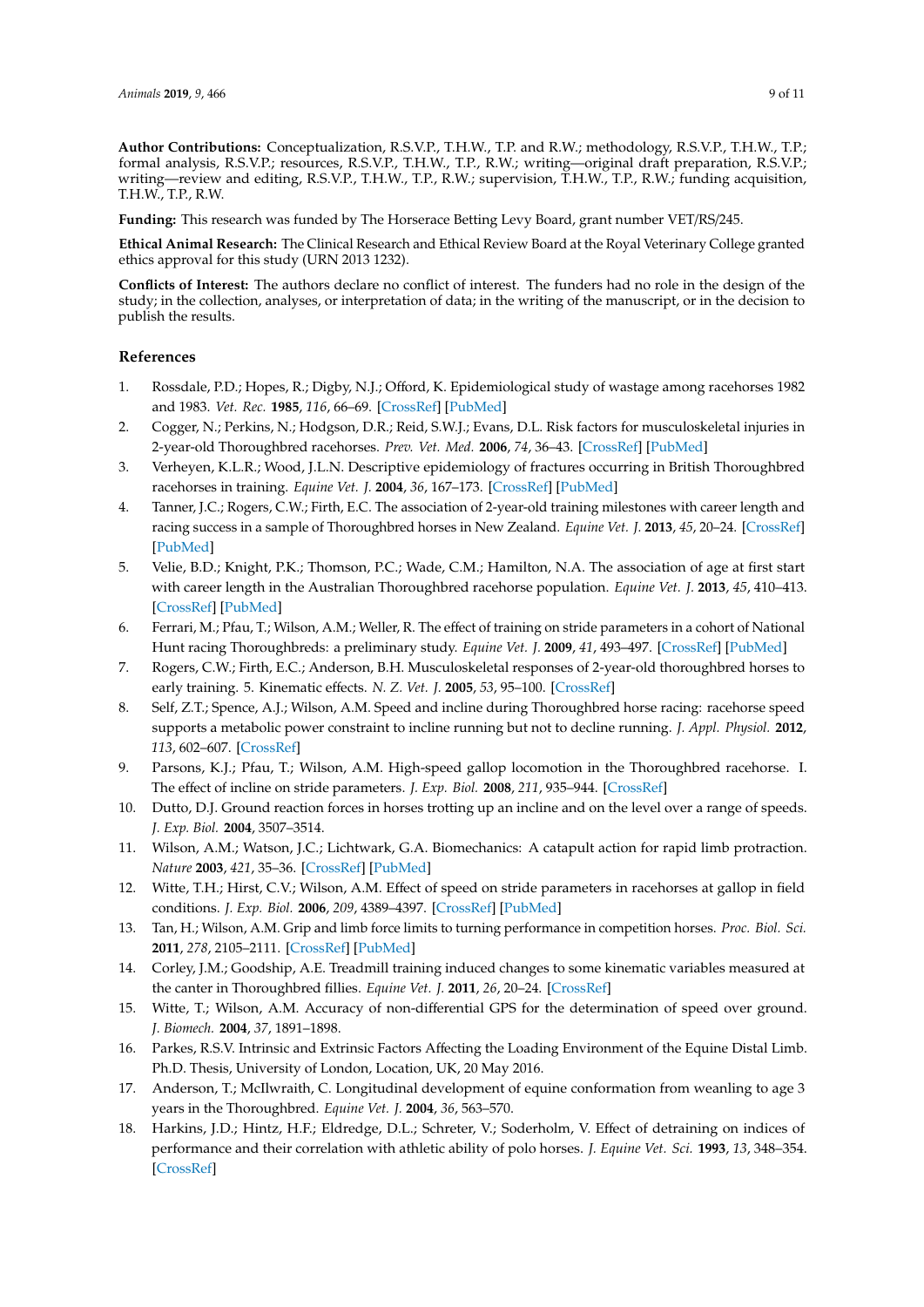- <span id="page-9-0"></span>19. Buchner, H.H.F.; Savelberg, H.H.C.M.; Schamhardt, H.C.; Merkens, H.W.; Barneveld, A. Kinematics of treadmill versus overground locomotion in horses. *Vet. Q.* **1994**, *16*, 87–90. [\[CrossRef\]](http://dx.doi.org/10.1080/01652176.1994.9694509)
- <span id="page-9-1"></span>20. Slawinski, J.S.; Billat, V.L. Difference in Mechanical and Energy Cost between Highly, Well, and Nontrained Runners. *Med. Sci. Sports Exerc.* **2004**, *36*, 1440–1446. [\[CrossRef\]](http://dx.doi.org/10.1249/01.MSS.0000135785.68760.96)
- <span id="page-9-2"></span>21. Derrick, T.R.; Hamill, J.; Caldwell, G.E. Energy absorption of impacts during running at various stride lengths. *Med. Sci. Sports Exerc.* **1998**, *30*, 128–135. [\[CrossRef\]](http://dx.doi.org/10.1097/00005768-199801000-00018)
- <span id="page-9-3"></span>22. Mercer, J.A.; Devita, P.; Derrick, T.R.; Bates, B.T. Individual Effects of Stride Length and Frequency on Shock Attenuation during Running. *Med. Sci. Sports Exerc.* **2003**, *35*, 307–313. [\[CrossRef\]](http://dx.doi.org/10.1249/01.MSS.0000048837.81430.E7) [\[PubMed\]](http://www.ncbi.nlm.nih.gov/pubmed/12569221)
- <span id="page-9-4"></span>23. Barrey, E.; Landjerit, B.; Wolter, R. Shock and Vibration during the hoof impact on different track surfaces. *Equine Exerc. Physiol.* **1991**, *3*, 97–106.
- <span id="page-9-5"></span>24. Wilson, A.M.; McGuigan, M.P.; Su, A.; van Den Bogert, A.J. Horses damp the spring in their step. *Nature* **2001**, *414*, 895–899. [\[PubMed\]](http://www.ncbi.nlm.nih.gov/pubmed/11780059)
- <span id="page-9-6"></span>25. Chateau, H.; Degueurce, C.; Denoix, J.M. Three-dimensional kinematics of the equine distal forelimb: Effects of a sharp turn at the walk. *Equine Vet. J.* **2005**, *37*, 12–18. [\[CrossRef\]](http://dx.doi.org/10.2746/0425164054406946) [\[PubMed\]](http://www.ncbi.nlm.nih.gov/pubmed/15651728)
- <span id="page-9-7"></span>26. Williams, R.J.; Nankervis, K.J.; Colborne, G.R.; Marlin, D.J.; Schroter, R.C. Heart rate, net transport cost and stride characteristics of horses exercising at walk and trot on positive and negative gradients. *Comp. Exerc. Physiol.* **2009**, *6*, 113–119. [\[CrossRef\]](http://dx.doi.org/10.1017/S1755254009990092)
- <span id="page-9-8"></span>27. Colborne, G.R.; Birtles, D.M.; Cacchione, I.C. Electromyographic and kinematic indicators of fatigue in horses: a pilot study. *Equine Vet. J. Suppl.* **2001**, *33*, 89–93. [\[CrossRef\]](http://dx.doi.org/10.1111/j.2042-3306.2001.tb05367.x)
- <span id="page-9-22"></span>28. Johnston, C.; Gottlieb-Vedi, M.; Drevemo, S.; Roepstorff, L. The kinematics of loading and fatigue in the standardbred trotter. *Equine Vet. J. Suppl.* **1999**, *30*, 249–253. [\[CrossRef\]](http://dx.doi.org/10.1111/j.2042-3306.1999.tb05228.x)
- 29. Wickler, S.J.; Greene, H.M.; Egan, K.; Astudillo, A.; Dutto, D.J.; Hoyt, D.F. Stride parameters and hindlimb length in horses fatigued on a treadmill and at an endurance ride. *Equine Vet. J. Suppl.* **2006**, *36*, 60–64. [\[CrossRef\]](http://dx.doi.org/10.1111/j.2042-3306.2006.tb05514.x)
- <span id="page-9-9"></span>30. Leach, D. Locomotion of the athletic horse. *Equine Exerc. Physiol.* **1987**, *1*, 516–535.
- <span id="page-9-10"></span>31. Girard, O.; Micallef, J.P.; Millet, G.P. Changes in spring-mass model characteristics during repeated running sprints. *Eur. J. Appl. Physiol.* **2011**, *111*, 125–134. [\[CrossRef\]](http://dx.doi.org/10.1007/s00421-010-1638-9)
- <span id="page-9-11"></span>32. Higham, T.E.; Biewener, A.A. Fatigue alters in vivo function within and between limb muscles during locomotion. *Proc. Biol. Sci.* **2009**, *276*, 1193–1197. [\[CrossRef\]](http://dx.doi.org/10.1098/rspb.2008.1734) [\[PubMed\]](http://www.ncbi.nlm.nih.gov/pubmed/19129096)
- <span id="page-9-12"></span>33. Schuback, K.; Essén-Gustavsson, B.; Persson, S.G. Incremental treadmill exercise until onset of fatigue and its relationship to metabolic response and locomotion pattern. *Equine Vet. J. Suppl.* **1999**, *30*, 337–341. [\[CrossRef\]](http://dx.doi.org/10.1111/j.2042-3306.1999.tb05245.x)
- <span id="page-9-13"></span>34. Hoyt, D.F.; Taylor, C.R. Gait and the energetics of locomotion in horses. *Nature* **1981**, *292*, 239–240. [\[CrossRef\]](http://dx.doi.org/10.1038/292239a0)
- <span id="page-9-14"></span>35. Heglund, N.C.; Taylor, C.R. Speed, stride frequency and energy cost per stride: How do they change with body size and gait? *J. Exp. Biol.* **1988**, *138*, 301–318. [\[PubMed\]](http://www.ncbi.nlm.nih.gov/pubmed/3193059)
- <span id="page-9-15"></span>36. Bertram, J.E.A.; Gutmann, A. Motions of the running horse and cheetah revisited: Fundamental mechanics of the transverse and rotary gallop. *J. R. Soc. Interface* **2009**, *6*, 549–559. [\[CrossRef\]](http://dx.doi.org/10.1098/rsif.2008.0328) [\[PubMed\]](http://www.ncbi.nlm.nih.gov/pubmed/18854295)
- <span id="page-9-16"></span>37. Bertram, J.E.A. Gait as solution, but what is the problem?? Exploring cost, economy and compromise in locomotion. *Vet. J.* **2013**, *198*. [\[CrossRef\]](http://dx.doi.org/10.1016/j.tvjl.2013.09.025)
- <span id="page-9-17"></span>38. Back, W.; Barneveld, A.; Bruin, G.; Schamhardt, H.C.; Hartman, W. Kinematic detection of superior gait quality in young trotting warmbloods. *Vet. Q.* **1994**, *16*, 91–96. [\[CrossRef\]](http://dx.doi.org/10.1080/01652176.1994.9694510) [\[PubMed\]](http://www.ncbi.nlm.nih.gov/pubmed/7985363)
- <span id="page-9-18"></span>39. Muñoz, A.; Santisteban, R.; Rubio, M.D.; Agüera, E.I.; Escribano, B.M.; Castejón, F.M. Locomotor, cardiocirculatory and metabolic adaptations to training in Andalusian and Anglo-Arabian horses. *Res. Vet. Sci.* **1999**, *66*, 25–31. [\[CrossRef\]](http://dx.doi.org/10.1053/rvsc.1998.0235)
- <span id="page-9-19"></span>40. Kasashima, Y.; Smith, R.K.W.; Birch, H.L.; Takahashi, T.; Kusano, K.; Goodship, A.E. Exercise-induced tendon hypertrophy: cross-sectional area changes during growth are influenced by exercise. *Equine Vet. J. Suppl.* **2002**, *34*, 264–268. [\[CrossRef\]](http://dx.doi.org/10.1111/j.2042-3306.2002.tb05430.x)
- <span id="page-9-20"></span>41. Moffat, P.A.; Firth, E.C.; Rogers, C.W.; Smith, R.K.W.; Barneveld, A.; Goodship, A.E.; Kawcak, C.E.; McIlwraith, C.W.; van Weeren, P.R. The influence of exercise during growth on ultrasonographic parameters of the superficial digital flexor tendon of young Thoroughbred horses. *Equine Vet. J.* **2008**, *40*, 136–140.
- <span id="page-9-21"></span>42. Smith, R.K.; Birch, H.; Patterson-Kane, J.; Firth, E.C.; Williams, L.; Cherdchutham, W.; van Weeren, W.R.; Goodship, A.E. Should equine athletes commence training during skeletal development?: Changes in tendon matrix associated with development, ageing, function and exercise. *Equine Vet. J.* **2010**, *31*, 201–209.